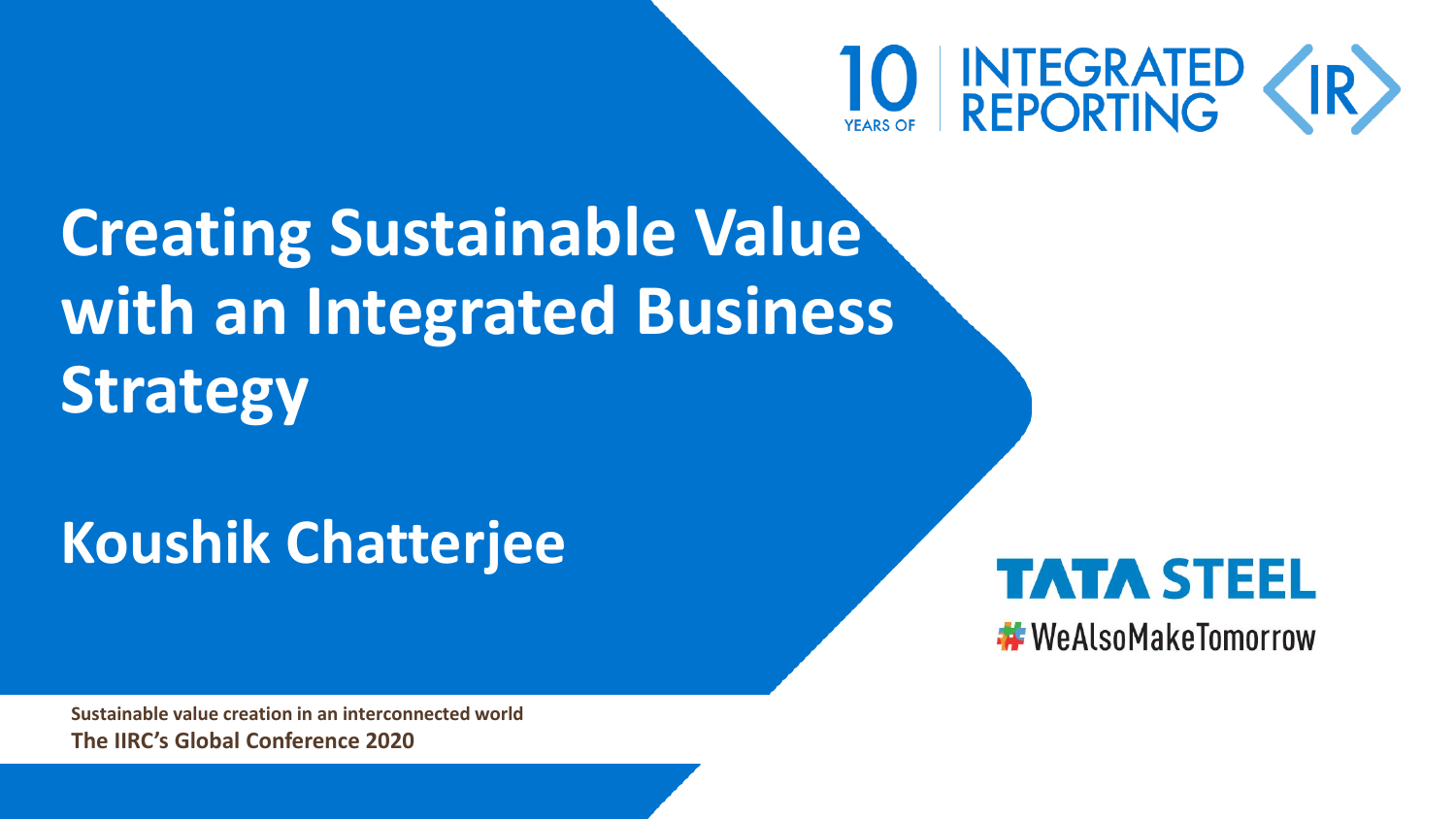Sustainable value creation in an interconnected world The IIRC's Global Conference 2020

# **Speaker**



**Koushik Chatterjee** Executive Director & Chief Financial Officer **Tata Steel Limited** 



**© International Integrated Reporting Council**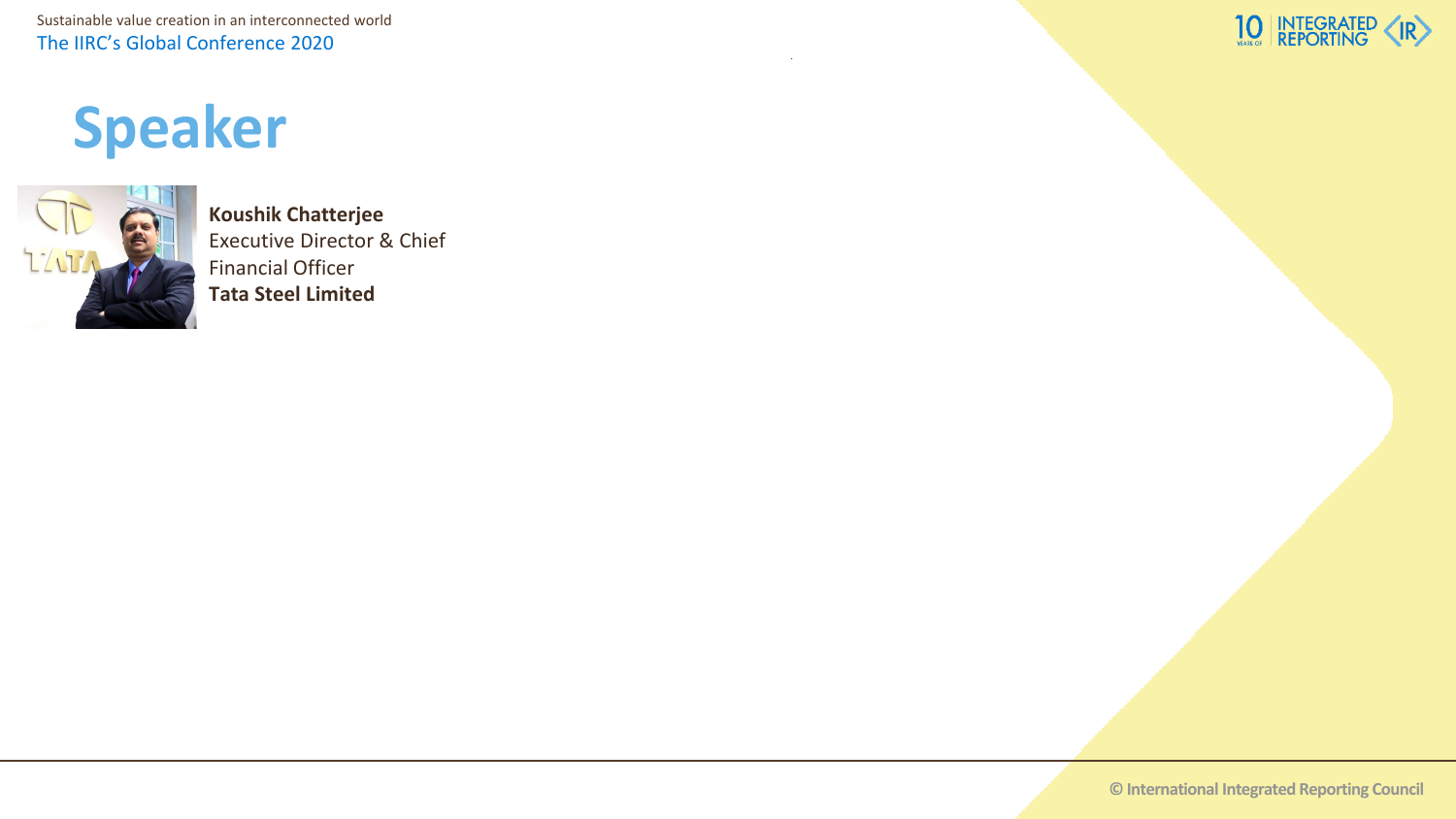#### **Developing Integrated Business Strategy is critical**

Think of the **Society**holistically not just the **Business**

**This has been our core principle at Tata Steel. In the words of our Founder Mr J N Tata more than a century back :**



"In a free enterprise the community is not just another stakeholder in business but is in fact the very purpose of its existence."

Therefore focusing on an integrated strategy is critical to build long term resilience:

- 1. Risk Adjusted Strategy Process
- 2. Focus on Long Term Capital Deployment
- 3. Integrated Strategy across Capital, Community and Climate
- 4. Build Sustainable value chains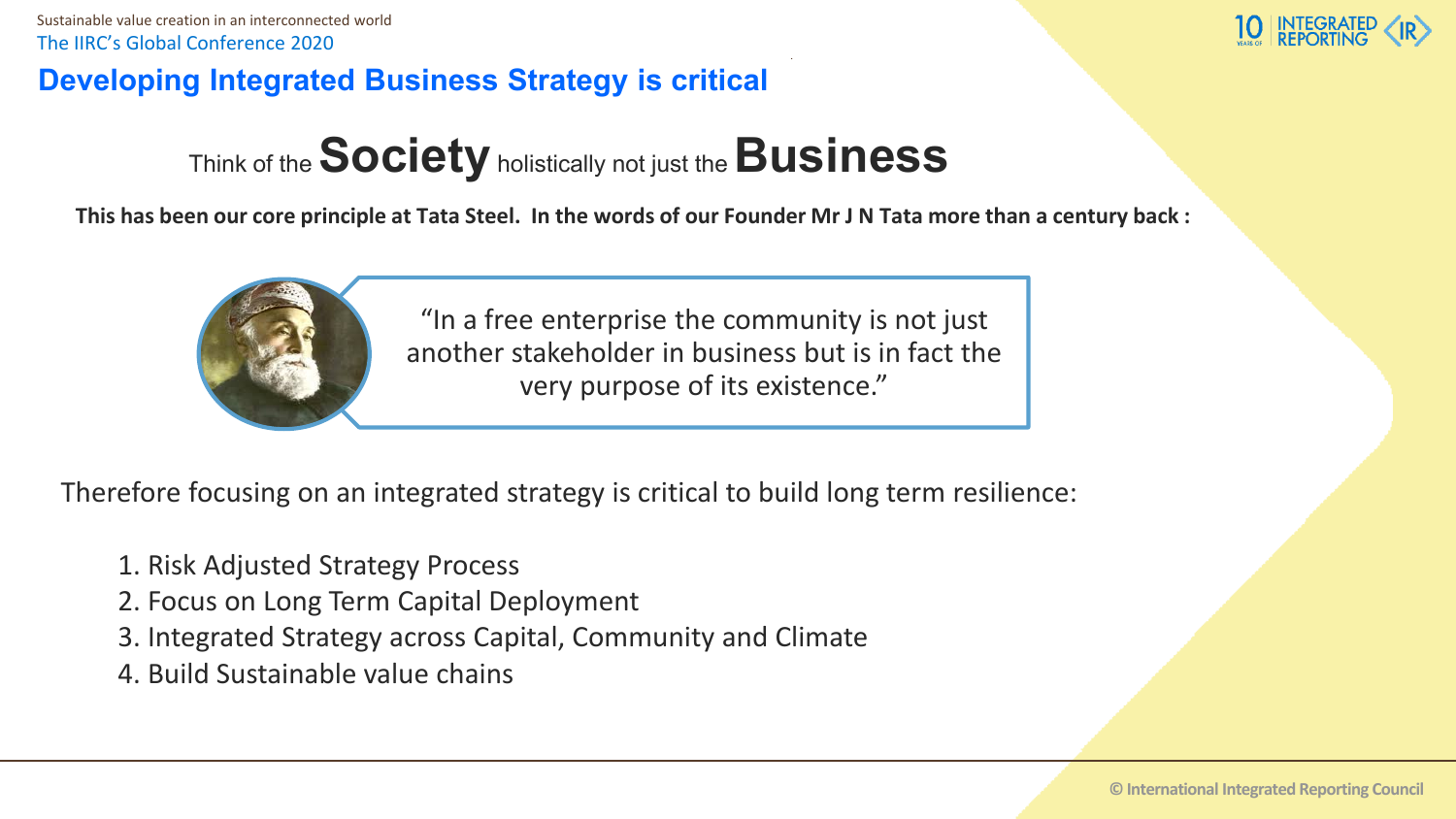

#### **Strategies for a Resilient Integrated Business Model**

**The pandemic has created significant challenges to business continuity, but also an opportunity to transition via a step change to the next normal**

Disciplined Framework for Capital Deployment with Frequent Review and Testing of **Projects** 

Short-range Financial Planning with Flexibility to Adapt to Volatile Business Conditions

Financial Performance Measurement Based on Cashflow and Debt/ Liquidity

Customer-centric Alignment of Portfolio, Supply Chain and Product & Services **Development** 

Agility through Asset-light Modular Operations, New Way of Working, Automation, Process Re-imagination and Skill **Transformation** 

Future Proofing through Innovation and Technology, including with regard to accelerated Climate related **Regulations**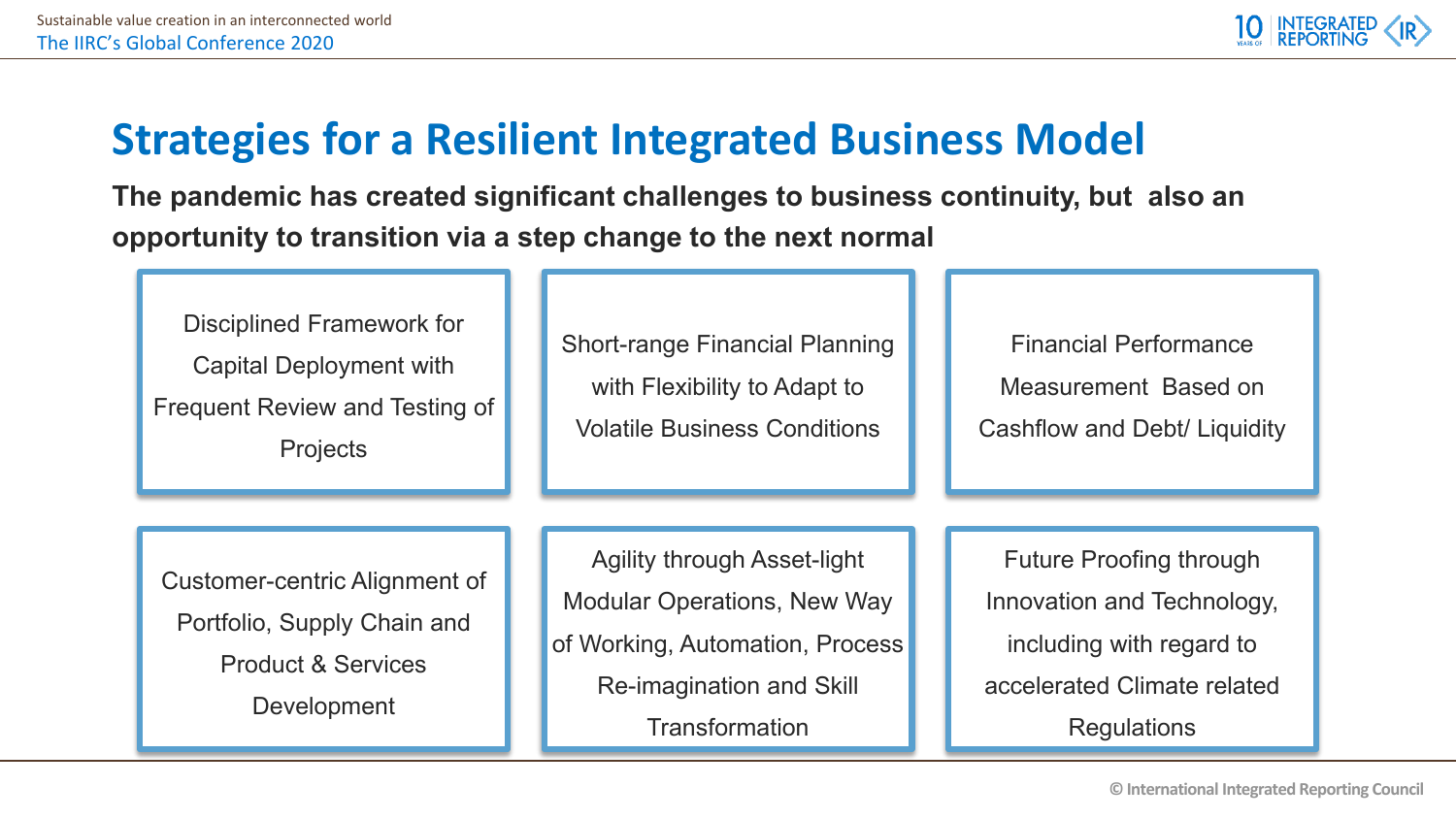

#### **Creating Sustainable Value Chains**

**Supply Chains and Stakeholder relationships that can sustain over the long-term, are critical for business resilience.**

| Fair, Honest, Transparent and<br><b>Ethical Conduct</b>                          | <b>Targets linked to Global</b><br><b>Sustainability Goals</b>                        | <b>Waste Utilisation, Water</b><br><b>Management and Renewable</b><br>Energy |
|----------------------------------------------------------------------------------|---------------------------------------------------------------------------------------|------------------------------------------------------------------------------|
| Responsible Exploitation &<br><b>Conservation of Natural</b><br><b>Resources</b> | Trust based Engagement with<br><b>Local Communities</b>                               | Fair Treatment of Employees &<br>Prioritization of Health & Safety           |
|                                                                                  | <b>Embed Sustainability in Supply</b><br><b>Chain and Promote Circular</b><br>Economy |                                                                              |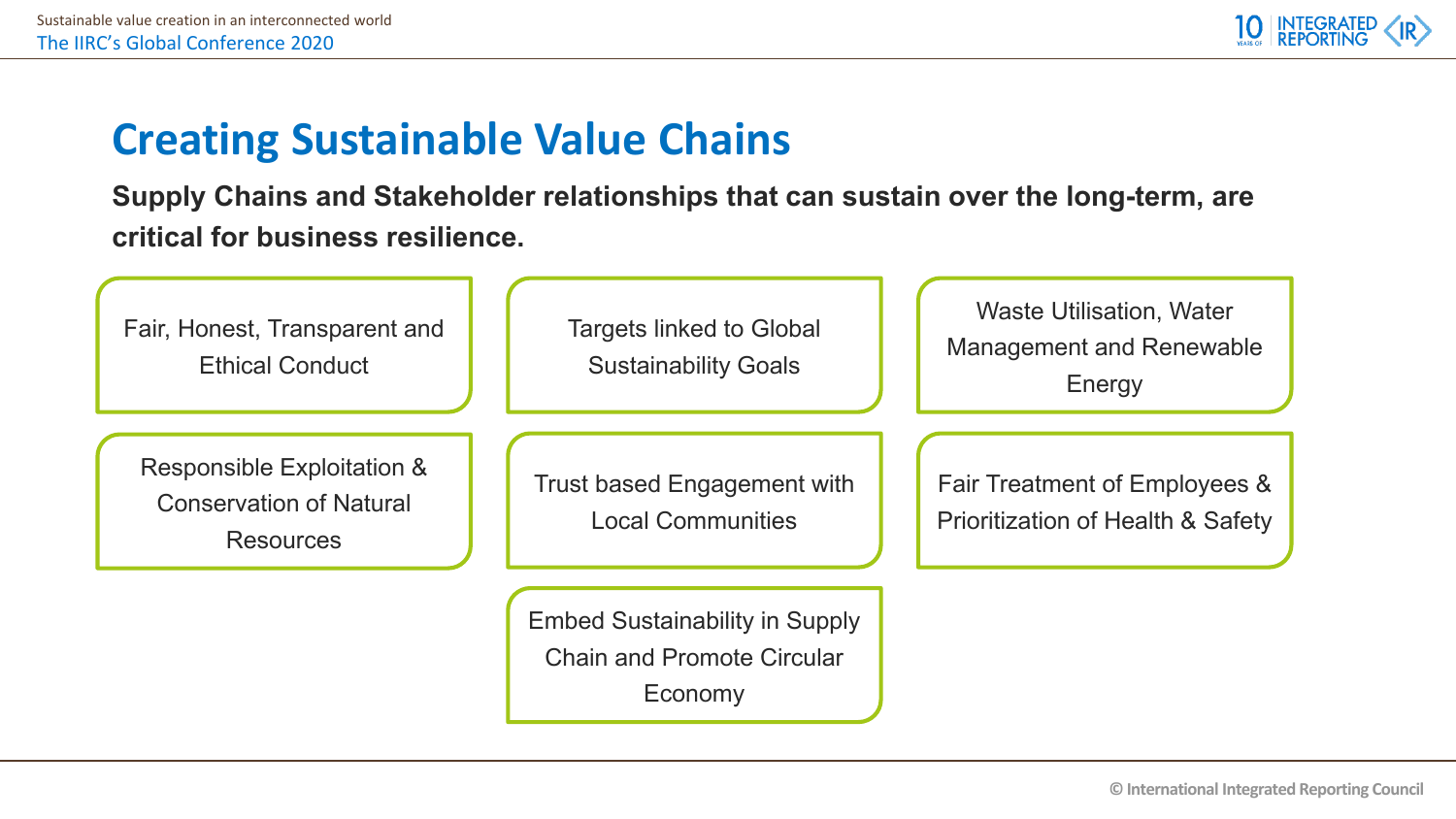

### **Tata Steel has adopted a Multi-Capital Approach in our Thinking & Reporting**

| <b>Financial</b><br><b>Manufactured</b><br><b>Intellectual</b><br><b>Natural</b><br><b>Human</b><br><b>Social Capital</b><br><b>Capital</b><br><b>Capital</b><br><b>Capital</b><br><b>Capital</b><br><b>Capital</b> |  |
|---------------------------------------------------------------------------------------------------------------------------------------------------------------------------------------------------------------------|--|
|---------------------------------------------------------------------------------------------------------------------------------------------------------------------------------------------------------------------|--|

- **We measure Inputs and Outcomes against each of these categories of invested capital in our business.**
- **It is a part of our founding principles to consider our stakeholders as partners in long-term value creation.**
- **We have now incorporated all Material ESG issues into our strategy and planning process by mapping them to our long-term Strategic Objectives.**
- **The overall strategy and plans are cascaded down to businesses**
- **Finally we have been reporting externally through the with clearly defined responsibilities across all employee levels.**